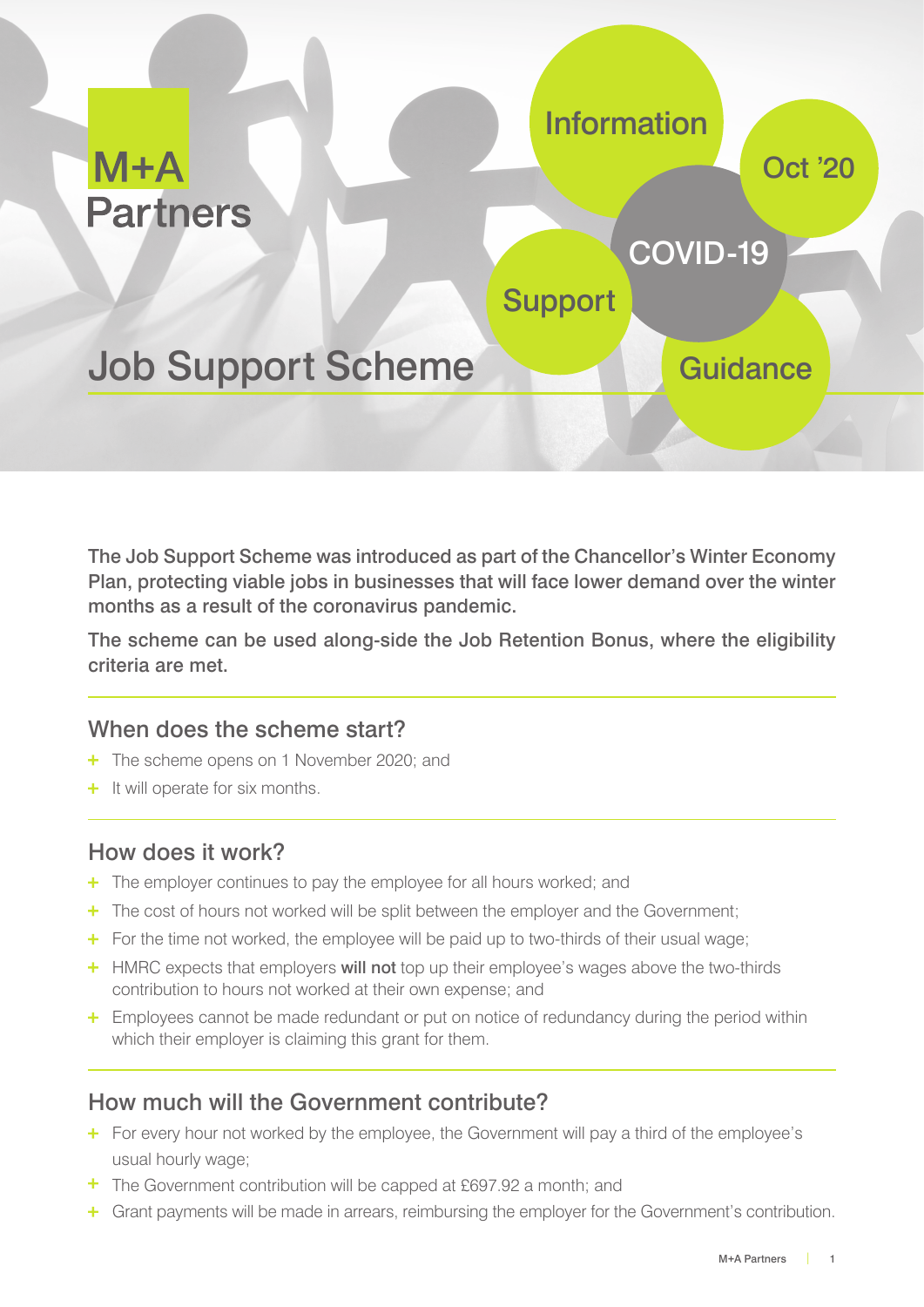# How much will the employer contribute?

- + Employers must pay employees their contracted wages for hours worked;
- <sup>+</sup> The employer will contribute a third of the usual hourly wage for the hours not worked by the employee;
- + This ensures the employee earns a minimum of 77% of their normal wage (where the Government contribution has not been capped); and
- Class 1 employer NICs and pension contributions will remain payable by the employer.

### What is the definition of a '*usual hourly wage*'?

- '*Usual hourly wage*' will follow a similar approach as with the Coronavirus Job Retention Scheme; whereby
- Usual hours are contracted hours for salaried employees; or
- + Specific formula for zero hours or variably paid employees.

Further details on this are due to be published shortly.

### Example of how the scheme works

Beth works five days a week and earns £350 a week.

Beth's employer puts her on the Job Support Scheme.

#### Beth's new working hours

- $+$  Two days a week (40% of her usual hours); and
- + Her employer pays her £140 for her contracted hours worked.

#### Beth's hours not worked

- Three days a week (60% of her usual hours) a total of £210; and
- + Beth will earn two-thirds of her hours not worked £140.

Her total earnings will be £280 (80% of her normal wage).

#### The Government contributes

A grant of one-third of the hours not worked - £70.

The percentage contribution of the Job Support Grant will vary depending on the employee wage and their hours worked and not worked. The table below provides some examples:

| Hours employee worked                 | 33% | 40% | 50% | 60% | 70% |
|---------------------------------------|-----|-----|-----|-----|-----|
| Hours employee not working            | 67% | 60% | 50% | 40% | 30% |
| Employee earnings (% of normal wages) | 78% | 80% | 83% | 87% | 90% |
| Government grant (% of normal wages)  | 22% | 20% | 17% | 13% | 10% |
| Employer cost (% of normal wages)     | 55% | 60% | 67% | 73% | 80% |
|                                       |     |     |     |     |     |

### Are all businesses eligible?

- <sup>+</sup> All employers with a UK bank account and UK PAYE schemes can claim the grant;
- + You do not need to have previously used the Coronavirus Job Retention Scheme to apply;